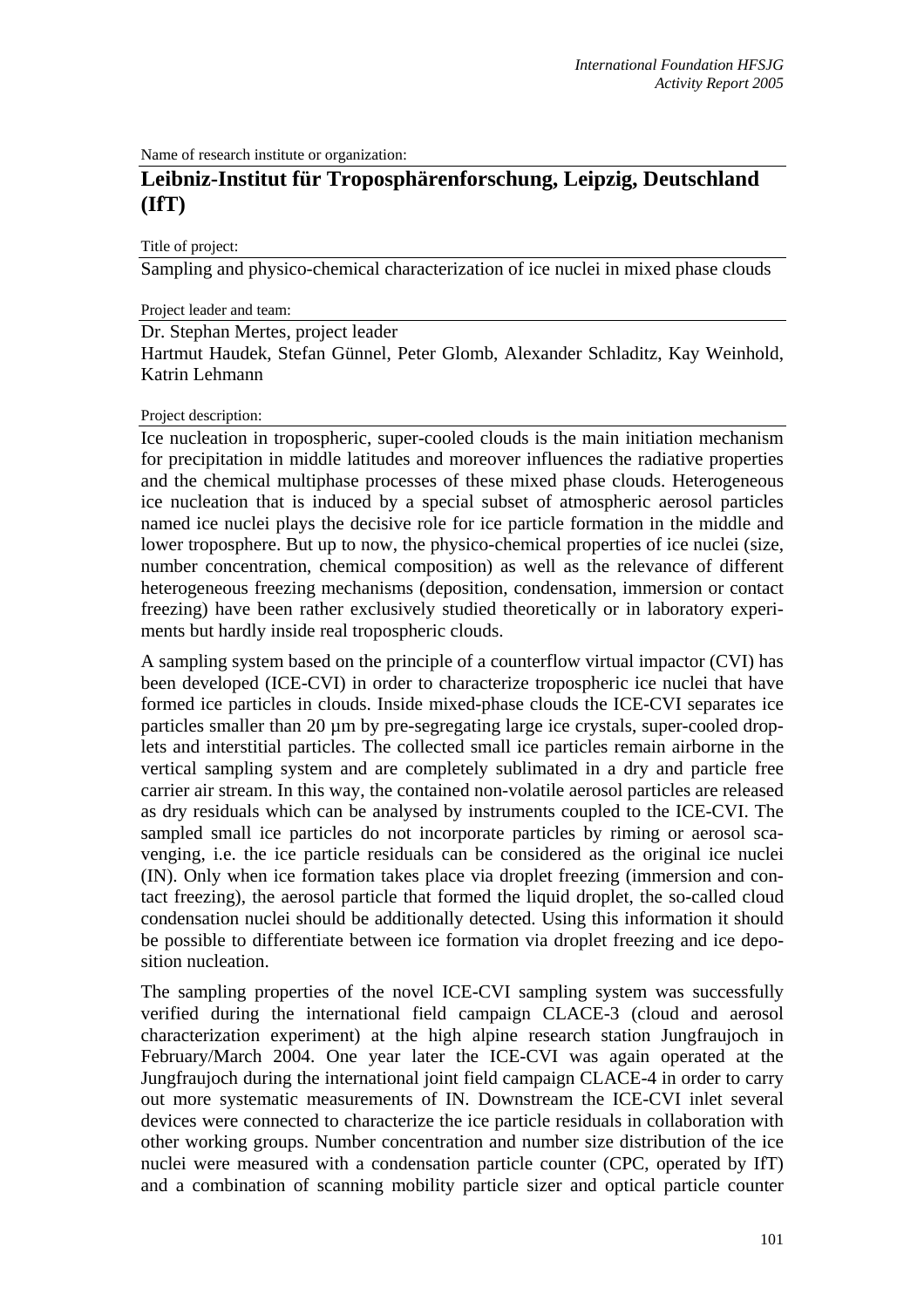(SMPS and OPC, operated by the Paul Scherrer Institute, Villigen). By means of a filter-based particle soot absorption photometer (PSAP, IfT) the mass concentration of black carbon (BC) within the IN was determined. The mass concentration of major ions and organic matter (OM) of the collected ice nuclei was derived by an aerosol mass spectrometer (AMS, operated by the Max-Planck Institute Mainz, Germany). Furthermore, an impactor was connected for the off-line single particle analysis of the impactor samples using environmental scanning electron microscopy (ESEM, operated by the Technical University of Darmstadt, Germany).

The physico-chemical properties of IN have been determined during several mixed phase cloud events during CLACE-4 by the combination of the ICE-CVI and the coupled instrumentation and related to the aerosol properties of the total aerosol population measured downstream an independent whole air inlet. From Fig.1 that shows number size distributions of the total and residual particles of four different events the variability in the shape and absolute number is obvious.



Fig.1 Number size distribution of total aerosol (grey lines, left scale) and ice nuclei (black lines, right scale) of 4 different mixed phase cloud events during CLACE-4

On the other hand the scavenging fraction which is the ratio of residual to total aerosol number size distribution looks quite similar for all evaluated events, which is illustrated in Fig.2. The scavenging ratio increases for with particle diameter indicating that larger particles are preferred to act as IN. The increase of the scavenging fraction occurs between a particle size of 250 and 500 nm and at very different absolute levels. The single particle analysis with ESEM revealed a strong Si signature in the larger particles which implies that mineral dust particles are the main soured of IN. This is in agreement to the results of the aerosol mass spectrometer that did not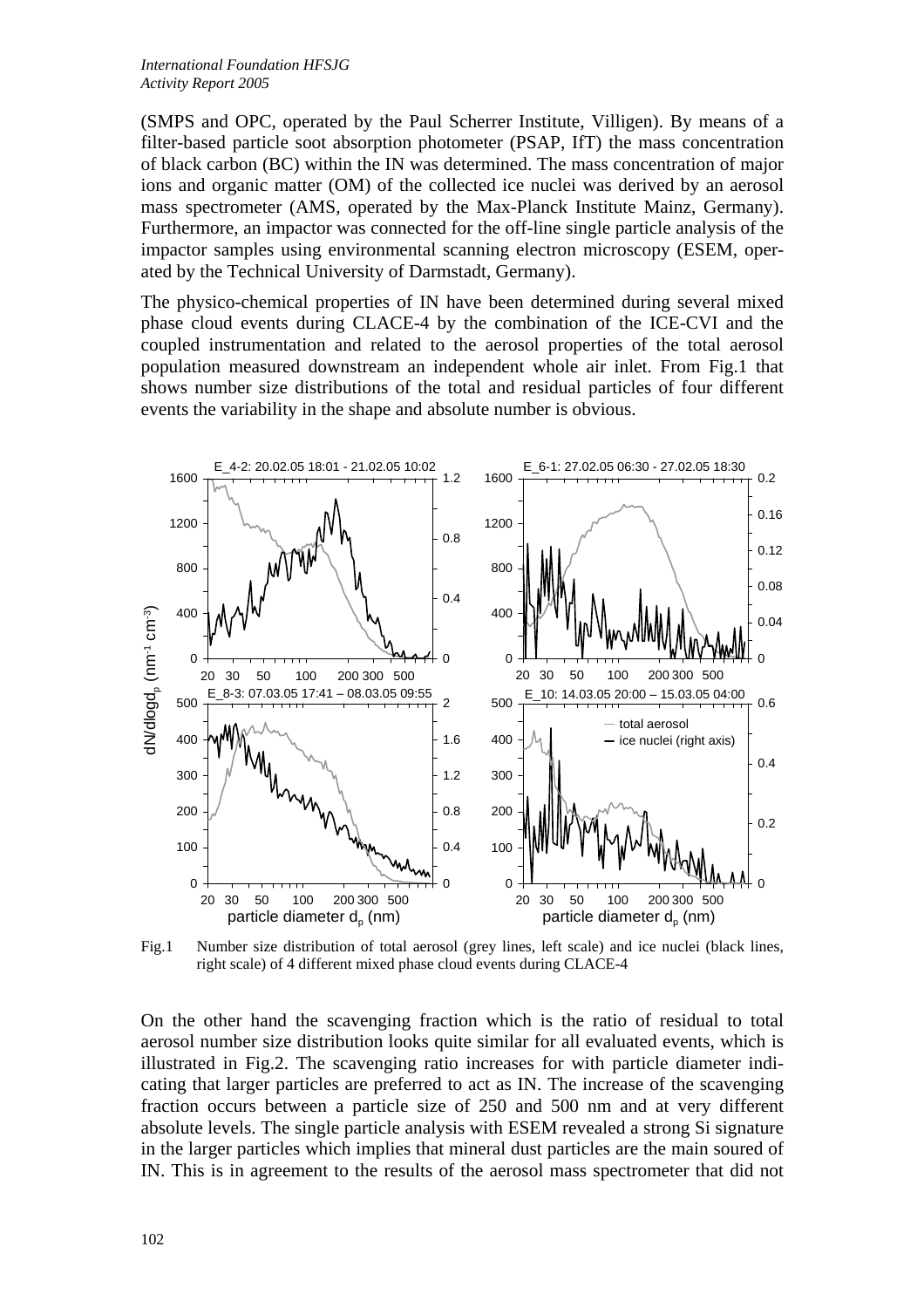detect non-refractory substances in the ice nuclei. The smaller ice nuclei that control the number of ice particles show signatures of C and O which implies a contribution of low volatile organic matter and BC. In agreement to this ESEM results, an enrichment of BC was found in the IN in comparison to the total aerosol particles. Whereas a fraction of  $2 - 3$  % of BC was found in the total aerosol mass, the fraction of BC in the IN mass was in the range of 10 to 14 %.



Fig.1 scavenging fraction of ice nuclei with regard to the abundant total aerosol population as a function of 4 particle size of 4 different mixed phase cloud events during CLACE-4

During CLACE-4 in 2005 the data base of ice nuclei measurements could be significantly enhanced. The results from the field experiment confirm that large particles are preferred to serve as IN. Mineral dust, non-volatile organic matter and BC were identified as ice nuclei substances. The latter ones imply an anthropogenic influence on ice nucleation in tropospheric supercooled clouds.

Key words:

aerosol cloud interactions, mixed-phase clouds, heterogeneous ice nucleation, ice nuclei

Internet data bases:

http://www.tropos.de

Collaborating partners/networks:

Paul Scherrer Institute Villigen (PSI); Max-Planck Institute Mainz (MPI); Technical University of Darmstadt (TUD); University of Manchester (SEAES)